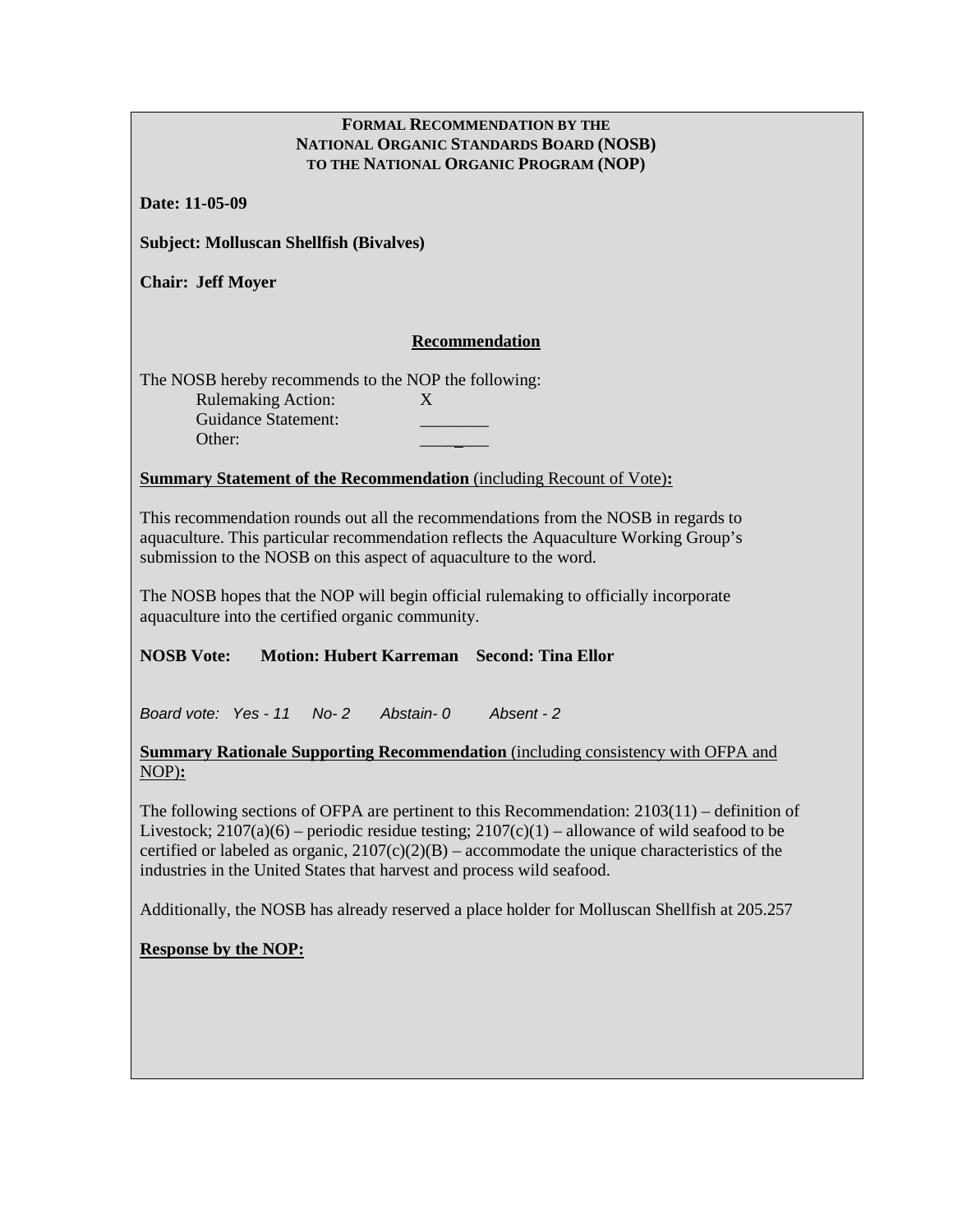## **National Organic Standards Board (NOSB)**

Livestock Committee

#### **Recommendation on 205.257 Molluscan Shellfish Standards**

September 9, 2009

#### **Introduction:**

This recommendation strives to address key issues associated with the production of molluscan shellfish (a.k.a. bivalves) in systems compatible with organic agriculture, with special emphasis on strict environmental monitoring of living areas as well as careful harvesting techniques. A table (Appendix A) shows significant differences between current conventional bivalve production and the proposed organic production practices. The intent of this recommendation is to allow the production of organic bivalves as described herein.

#### **Background:**

A number of years ago the NOSB Livestock Committee was charged with considering the inclusion of aquatic livestock species in organic agriculture. To that end, the Aquaculture Working Group (AWG) was formed to help assist the Board in any potential recommendations concerning aquatic livestock. The Livestock Committee has already presented three other parts of aquaculture to the entire Board for vote (fin fish in March 2007; fish feed and net pens in November 2008). All passed and were recommended to the Program for inclusion in the regulation. This recommendation will complete the charge originally presented to the Livestock Committee and the AWG.

#### **Discussion:**

The recommendation presented is the considered response by the AWG to questions that the Livestock Committee had about organic bivalve production in April 2009. This product is therefore a combined effort between the Committee and the AWG.

#### **Relevant areas in the Rule:**

The following sections of OFPA are pertinent to this Recommendation: 2103(11) – definition of Livestock;  $2107(a)(6)$  – periodic residue testing;  $2107(c)(1)$  – allowance of wild seafood to be certified or labeled as organic,  $2107(c)(2)(B)$  – accommodate the unique characteristics of the industries in the United States that harvest and process wild seafood.

The NOSB has already established the regulatory framework for this recommendation at the March 2007 meeting. That document includes:

205.257 Molluscan Shellfish [reserved]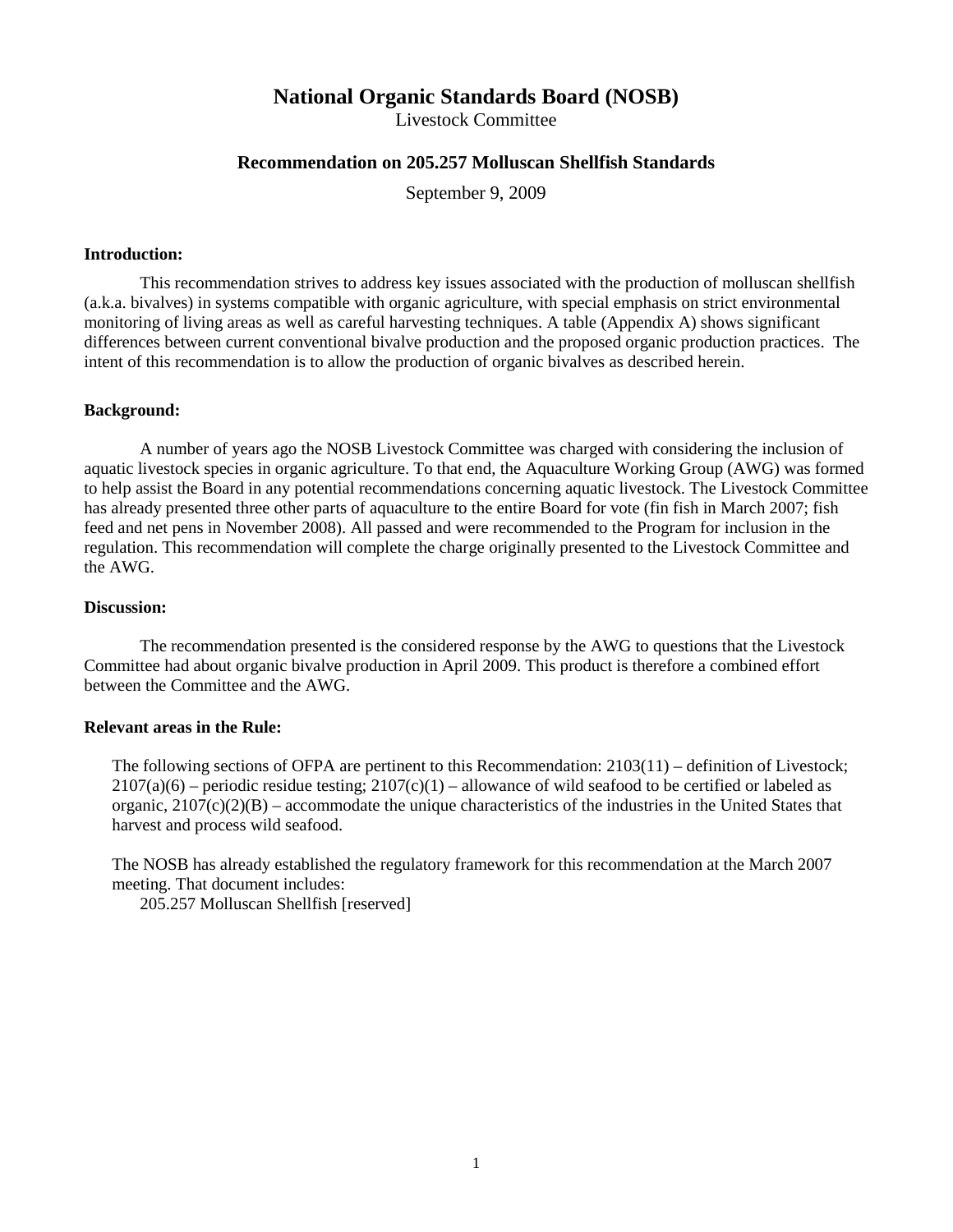## **Recommendation: 205.257 Molluscan Shellfish**

### **§ 205.2** TERMS DEFINED

HACCP. Hazard Analysis Critical Control Point, a mandatory program for seafood processors under the U.S. Food and Drug Administration and the National Oceanic and Atmospheric Administration. The program requires the analysis and management of critical processing variables that impact upon the healthiness and safety of seafood products.

NSSP. National Shellfish Sanitation Program operated under jurisdiction of the U.S. Food and Drug Administration and designated state and foreign shellfish control authorities.

Bivalves. The term "bivalve" applies to bivalve molluscs including oysters, clams, mussels, and scallops. Gastropod molluscs, such as abalone and conch, and cephalopods, such as octopus and squid, are not included.

Seed, juvenile or spat. The stage of development after the larval, free-swimming stage, which, having developed an eye spot, foot, and gills, settles onto a suitable substrate (on shell, for example). This life state is also sometimes referred to as "*spat*."

Seston. Particulate matter suspended in water including plankton, organic detritus, and inorganic material.

Specific pathogen free. Hatchery bivalve seed must be certified free of reportable shellfish infectious disease agents in accordance with applicable state and/or federal regulations pertaining to the location of origin and use.

Submerged aquatic vegetation (SAV). A collective term that describes rooted macrophytes, including marine angiosperms, such as the true sea grasses, and freshwater macrophytic algae. Submerged aquatic vegetation provides food and shelter for juvenile estuarine and marine organisms and improves water quality by causing the sedimentation of suspended matter and the removal of dissolved nutrients through primary productivity.

### **§ 205.257 BIVALVE MOLLUSCS**

(a) Bivalve molluscs general:

- (1) Except as otherwise provided, all provisions of § 205.250 through § 205.259, Aquaculture, and § 205.600 through § 205.604, National List, in this subsection apply to bivalves.
- (2) An organic bivalve producer must maintain records to preserve the identity of all organically managed bivalves and edible and non-edible products to assure reliable traceability from growing area to market.
- (3) All applicable laws, regulations and procedures of national and local governments, including NSSP, HACCP, and environmental laws and regulations, must be obeyed.
- (4) Bivalves that are removed from a certified operation and subsequently managed on a non-certified operation may not be sold, labeled or represented as organically produced.
- (5) Depuration of bivalve molluscs for the purpose of eliminating or reducing amounts of prohibited substances is prohibited.
- (6) Bivalves grown in onshore ponds, tanks, and other containers may be fed organic aquatic plants produced under § 205.258 Farmed aquatic plants and other organic seston in an integrated organic production system.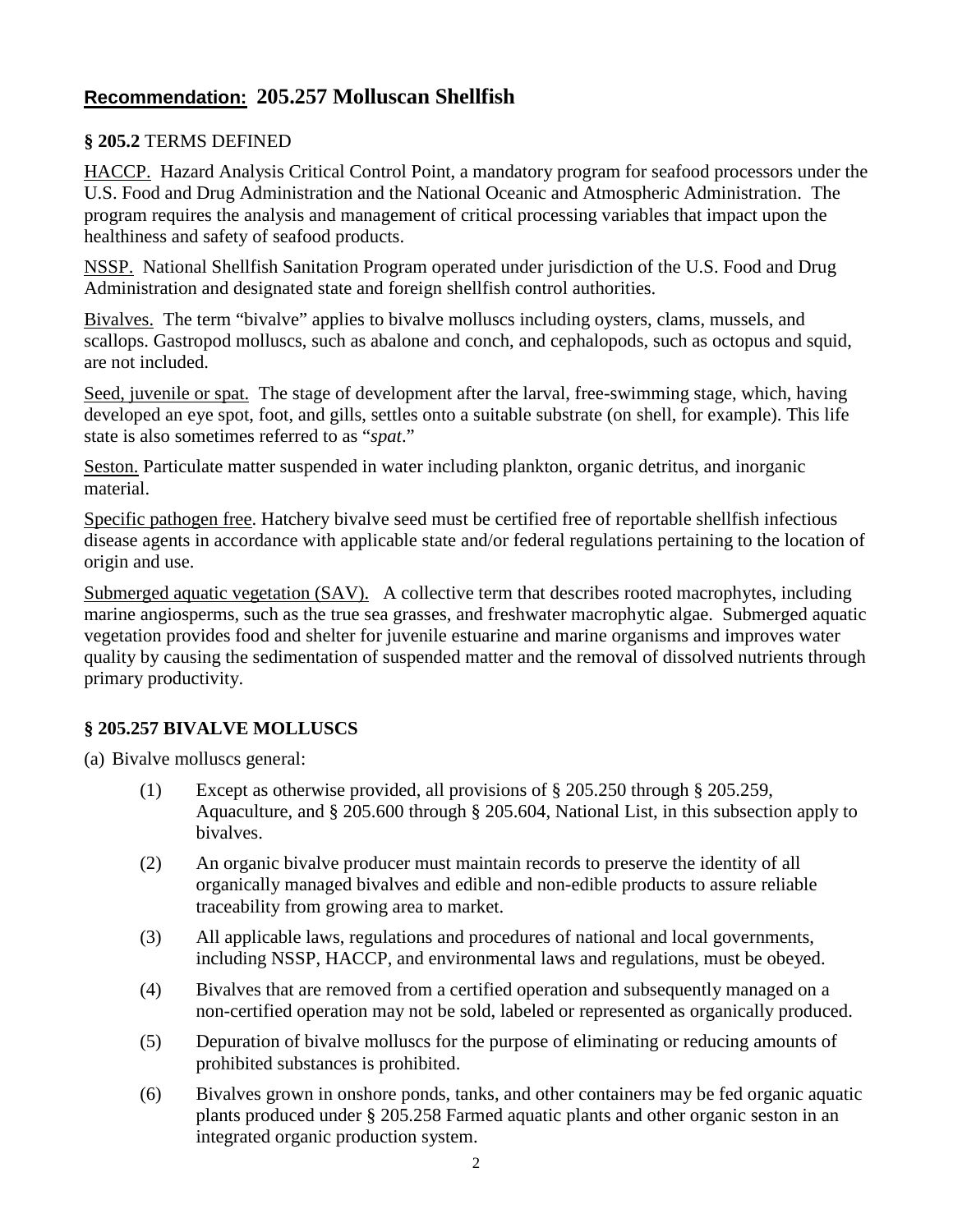- (b) Organic system plan for ocean based bivalve production where feed is natural seston:
	- (1) Ocean based bivalve growing areas must be under organic management for at least three years before production can be certified organic.
	- (2) A producer of organic bivalve molluscs must develop an organic system plan in accordance with the provisions of § 205.201.
	- (3) The organic system plan for bivalve production that is fed wild microalgae and other natural seston must include:
		- i. A map of the growing area that indicates the boundaries of organically managed areas, adjacent natural areas, and non-organically managed areas that may influence the operation, and water circulation patterns. The location of all industrial or domestic point sources of contamination must be included on the map. The map also must include locations of beds of eel grass, submerged aquatic vegetation, and other ecologically sensitive flora and fauna.
		- ii. The organic system plan must include an approximate delineation of the hydraulic zone of influence (HZI) for forage production for the shellfish farm. The HZI is the zone of production for forage consumed by the farmed bivalve molluscs.
		- iii. Determination of the HZI may be based on hydraulic models, field observations that measure and define circulation, and/or tracer studies. The organic system plan shall include a map of the HZI with grids representing forage production areas for the farm that contain 10% or less of the surface area of the HZI. In addition, methods for delineating the HZI must be described, as well as locations of any freshwater sources and other factors impacting production of forage for organic bivalve molluscs. The HZI determination may include approaches and methods such as:
			- a. establishing the tidal prism by measuring tidal amplitude.
			- b. determining water circulation patterns by drogue studies (Lagrangian methods) or comparable drift methods, tracer studies using dye, and current meters.
			- c. locating sources of fresh water inflow.
			- d. establishing Depth/Salinity/Temperature relationships.
			- e. Calculation of the HZI using a mathematical model if sufficient preexisting data is available.

The analysis shall determine estimated average and extreme ranges of circulation, and if vertical mixing occurs. The results of this analysis must include drawings or images of circulation patterns and how prevailing or storm wind conditions effect the HZI.

The HZI must be estimated under a representative range of typical conditions. Identification or quantification of extreme climatic conditions that could affect the HZI must be discussed in the organic system plan.

iv. Identification and location of all point and non-point sources of prohibited substances and other potential contaminants, such as heavy metals, from urban, residential, industrial and agricultural sources that may adversely affect the area of natural forage production and the bivalve growing facility. The plan must include a determination of the distance from the bivalve growing site to any point or identified area from which there is a significant risk of contamination;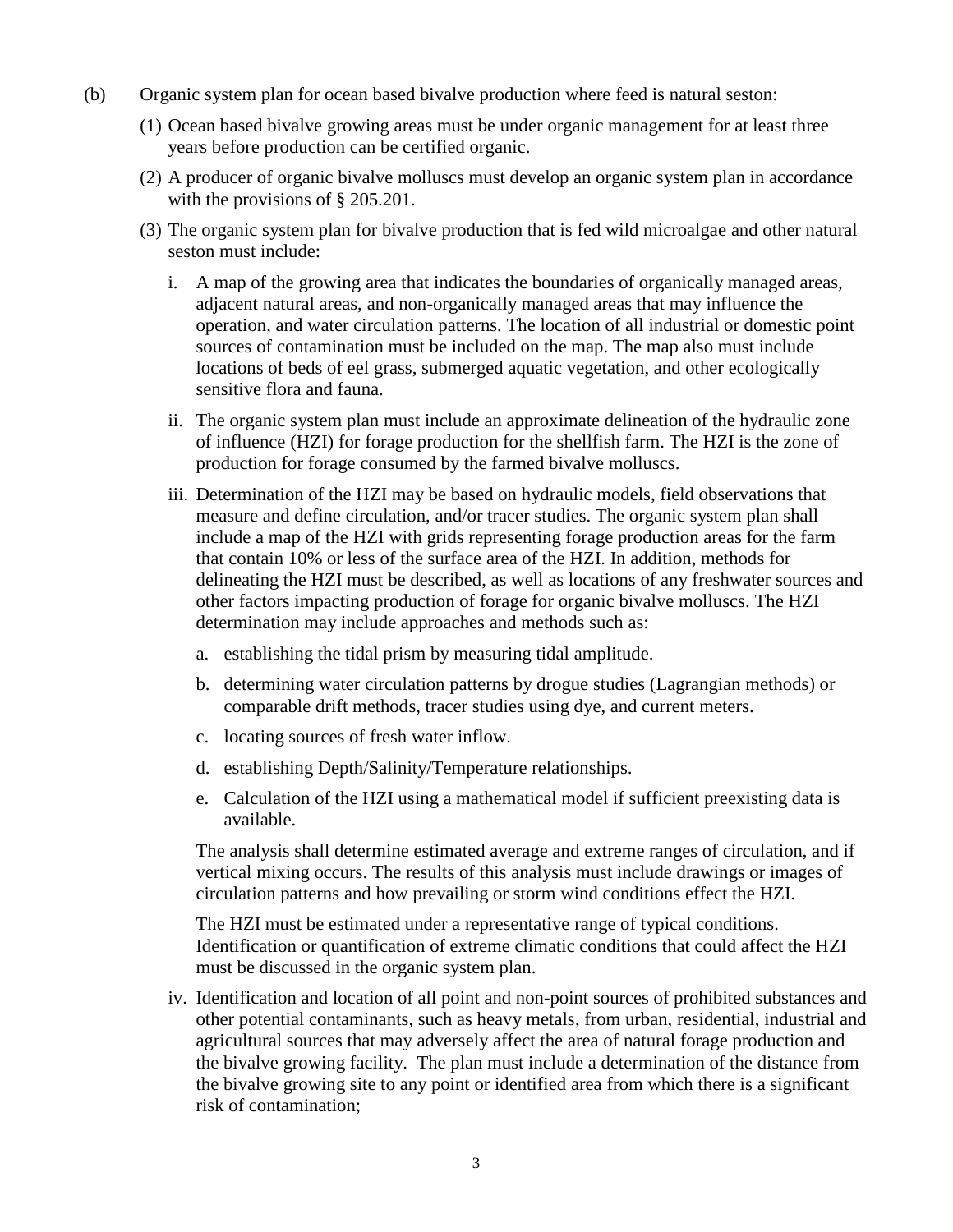- v. Documentation of environmental conditions in the growing area, including water quality and land use in contiguous watersheds; Documentation shall include affidavits from contiguous agricultural and industrial users that prohibited substances have not been applied during the past three years.
- vi. A description of a water quality monitoring program that indicates parameters measured, frequency of measurement, and location of sampling stations;
- vii. A description of the procedures used for the culture and harvest of bivalve molluscs, including materials used for rafts, nets, or other structures;
- viii. A description of measures that will be implemented to minimize impacts of culture operations on ocean ecosystems and wildlife, including discussions of:
	- a. the impacts of farm structures (if any), growing practices, and harvest methods.
	- b. benthic deposition.
	- c. estimates of nutrient flows, including recycling of nutrients from anthropogenic sources and adequacy of wild forage in the water column.
	- d. predator control methods.
	- e. species that use the habitat, including those designated as threatened or endangered. If threatened or endangered species are present, the plan must indicate how culture and harvest activities are in compliance with applicable laws that protect such species.
- ix. A description of biosecurity practices to prevent to the occurrence and spread of diseases or parasites;
- x. A waste management plan that provides for:
	- a. reuse, recycling and proper disposal of nets, ropes, waste shell, grade-outs and dead-stock.
	- b. composting or recycling of waste biological materials, including shells, to the extent practicable.
	- c. control of offensive odors.
- xi. A schedule for surveillance and methods of removing accidentally released culture materials or equipment from beaches or natural waters adjacent to the culture site;
- xii. A process for the resolution or mitigation of complaints, conflicts, and other multistakeholder issues.
- xiii. The Sanitary Survey for the operation as required under NSSP.
- (c) Organic system plan for bivalve production integrated with another ocean based organic production facility such as a net pen where the bivalves feed largely upon the metabolic products of that production:
	- (1) The producer must develop an organic system plan in accordance with the provisions of § 205.201.
	- (2) The organic system plan for bivalve production where the feed is largely metabolic products of that production must include: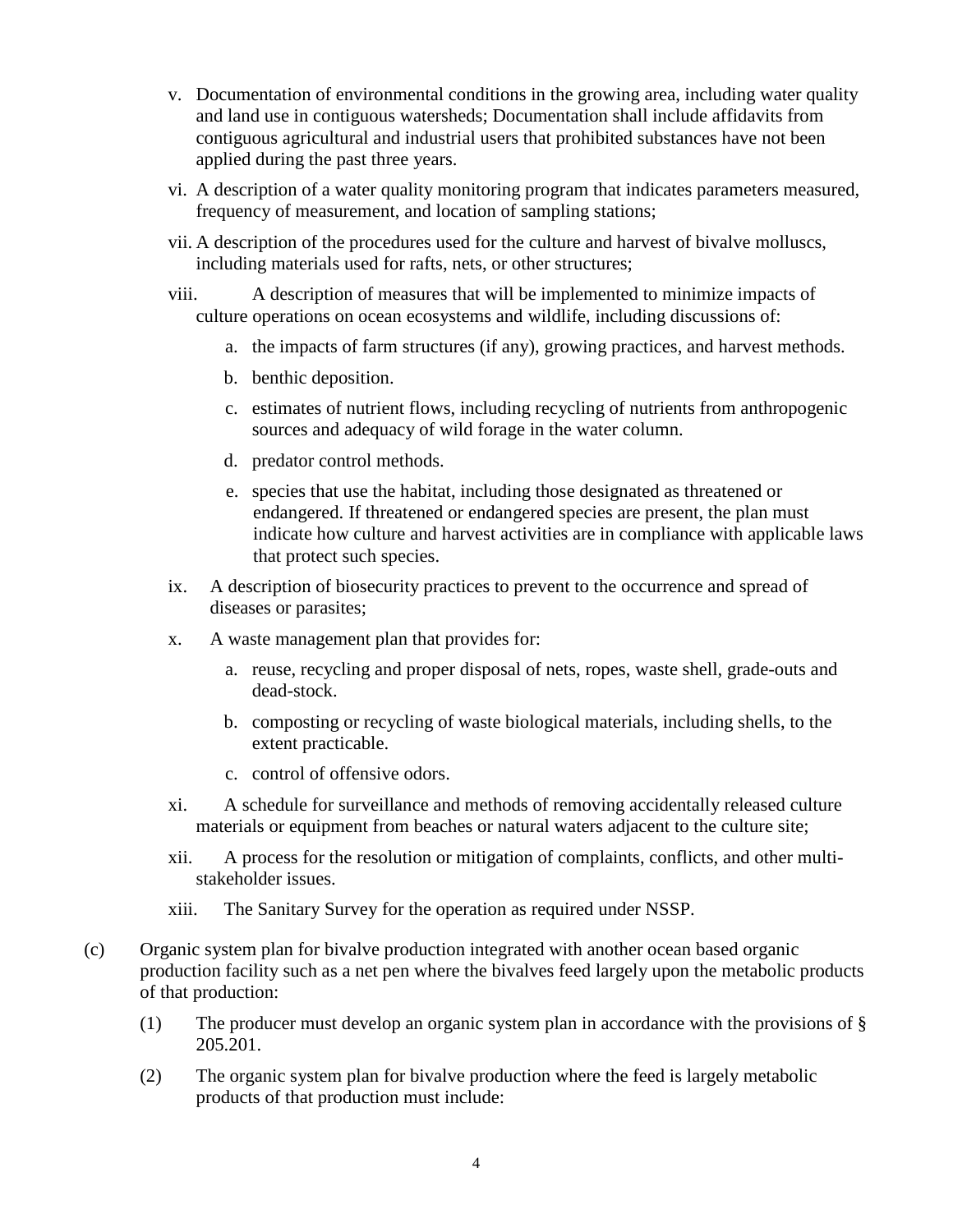- (i) A map of the growing area that indicates the boundaries of organically managed areas, adjacent natural areas, and non-organically managed areas that may influence the operation, and water circulation patterns. The location of all industrial or domestic point sources of contamination must be included on the map. The map also must include locations of beds of eel grass, submerged aquatic vegetation, and other ecologically sensitive flora and fauna.
- (ii) The Sanitary Survey for the operation as required under NSSP.
- (iii) The Sanitary Survey must be reviewed and updated if necessary at least annually by the grower and supplemented with particular attention given to possible contamination by any one or more prohibited substances from any source. It must include the identification and location of all point and non-point sources of prohibited substances and other potential contaminants, such as pesticides, herbicides, and heavy metals. Point and non-point sources can be from urban, residential, industrial and agricultural areas that may pollute the area of natural forage production and the bivalve growing facility. This may include domestic waste (including municipal sewage treatment plants and private septic tanks), agricultural contamination from farms, feedlots, slaughterhouse operations, and crop spraying, and all forms of industrial discharges that could impact the growing waters. The plan must include the distance from the bivalve growing site to any point or identified area from which there is a significant risk of contamination. The required Sanitary Survey shall be further supplemented whenever there is a material change.
- (iv) The Sanitary Survey supplement must include a representative range of meteorological and oceanographic typical conditions that might be expected over a ten year period. Identification or quantification of extreme climatic conditions, such as hurricanes and floods, that could affect the zone of forage production must be considered in the organic system plan with plans for dealing with such events.
- (v) The Organic System Plan must include plans for action for events that trigger any form of pollution contribution to the area of the Sanitary Survey.
- (vi) Documentation of environmental conditions in the zone of forage production, including water quality and land use in contiguous watersheds. Documentation shall include affidavits from contiguous agricultural and industrial users that prohibited substances have not been applied during the past three years.
- (vii) A description of a water quality monitoring program including the parameters measured, frequency of measurement, and location of sampling stations.
- (viii) A description of the procedures used for the culture and harvest of bivalve molluscs, including materials used for rafts, nets, or other structures.
- (ix) A description of measures that will be implemented to minimize impacts of culture operations on ocean ecosystems and wildlife, including discussions of:
	- a. the impacts of farm structures (if any), growing practices, and harvest methods.
	- b. benthic deposition.
	- c. estimates of nutrient flows, including recycling of nutrients from anthropogenic sources and adequacy of wild forage in the water column.
	- d. predator control methods.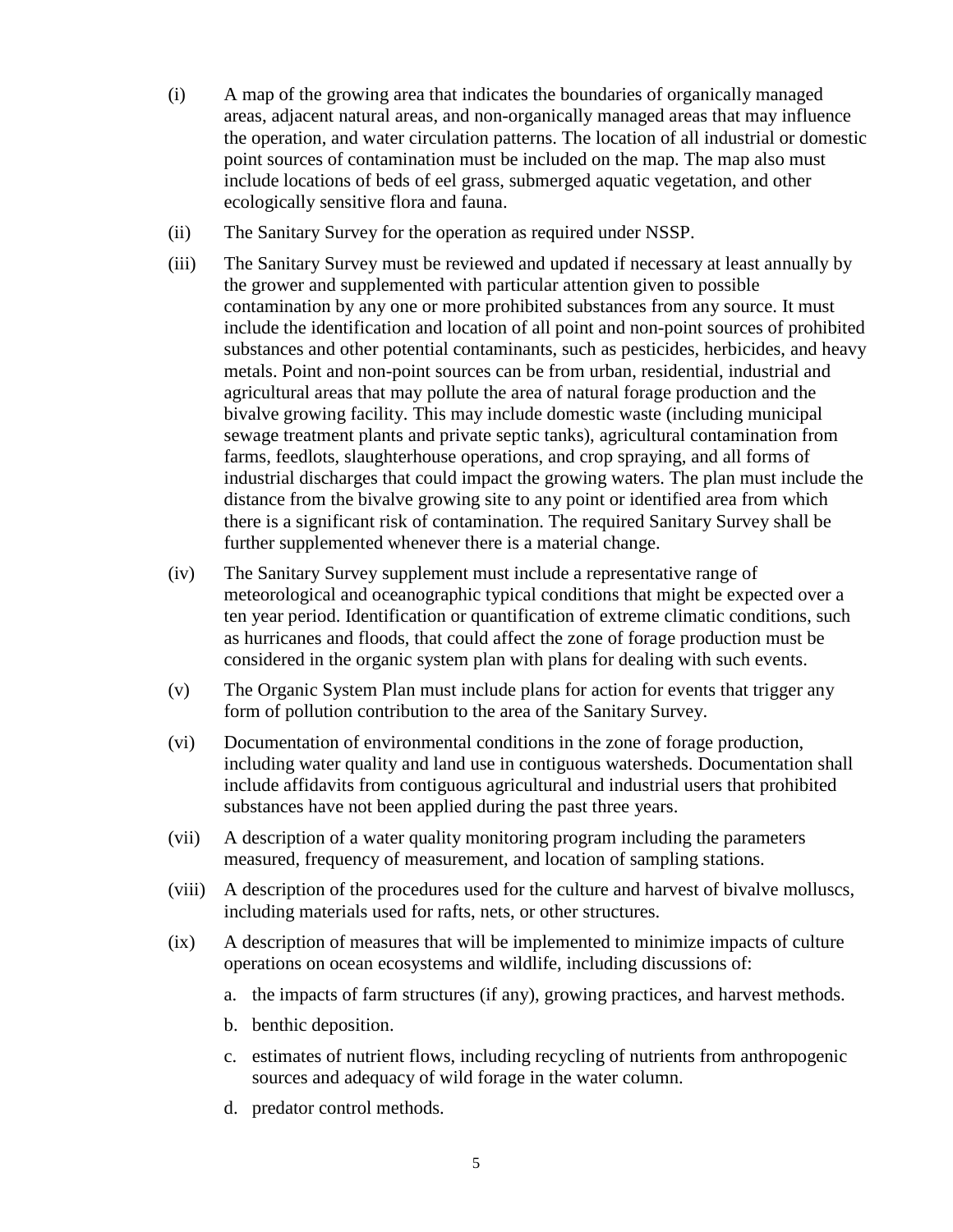- e. species that use the habitat, including those designated as threatened or endangered. If threatened or endangered species are present, the plan must indicate how culture and harvest activities are in compliance with applicable laws that protect such species.
- (x) A description of biosecurity practices to prevent to the occurrence and spread of diseases or parasites.
- (xi) A waste management plan that provides for:
	- a. reuse, recycling and proper disposal of nets, ropes, waste shell, grade-outs and dead-stock.
	- b. composting or recycling of waste biological materials, including shells, to the extent practicable.
	- c. control of offensive odors.
- (xii) A schedule for surveillance and methods of removing accidentally released culture materials or equipment from beaches or natural waters adjacent to the culture site;
- (xiii) A process for the resolution or mitigation of complaints, conflicts, and other multistakeholder issues.
- (d) Origin of bivalves molluscs:
	- (1) The use of hatchery produced seed is required.
		- (i) However, where commercially available seed in not available in the same geographic region, or where the use of hatchery seed would preclude commercial production of market sized animals, the collection of larvae or natural set seed from the ocean is allowed for a period of seven years from the date these regulations are adopted, under the following conditions:
			- a. wild seed only can be collected from wild animals that are actively managed by the appropriate government resource management agency to ensure sustainable wild populations. The organic system plan must include provisions that consider and control the impacts of wild seed collection activities and methods to monitor those impacts.
			- b. wild seed collection methods must not compromise the ecological integrity of the aquatic ecosystem in which they are being used.
			- c. the organic system plan must include provisions to minimize overset of wild seed.

Prior to the expiration of this exemption period, a reevaluation shall be made of whether to extend this exemption for specific species where the use of hatchery seed would preclude commercial production of market sized animals.

- (2) Production of triploid bivalves is prohibited by § 205.251 Origin of aquaculture animals, paragraph (e)*.*
- (e) Bivalve mollusc forage production in ocean based production systems: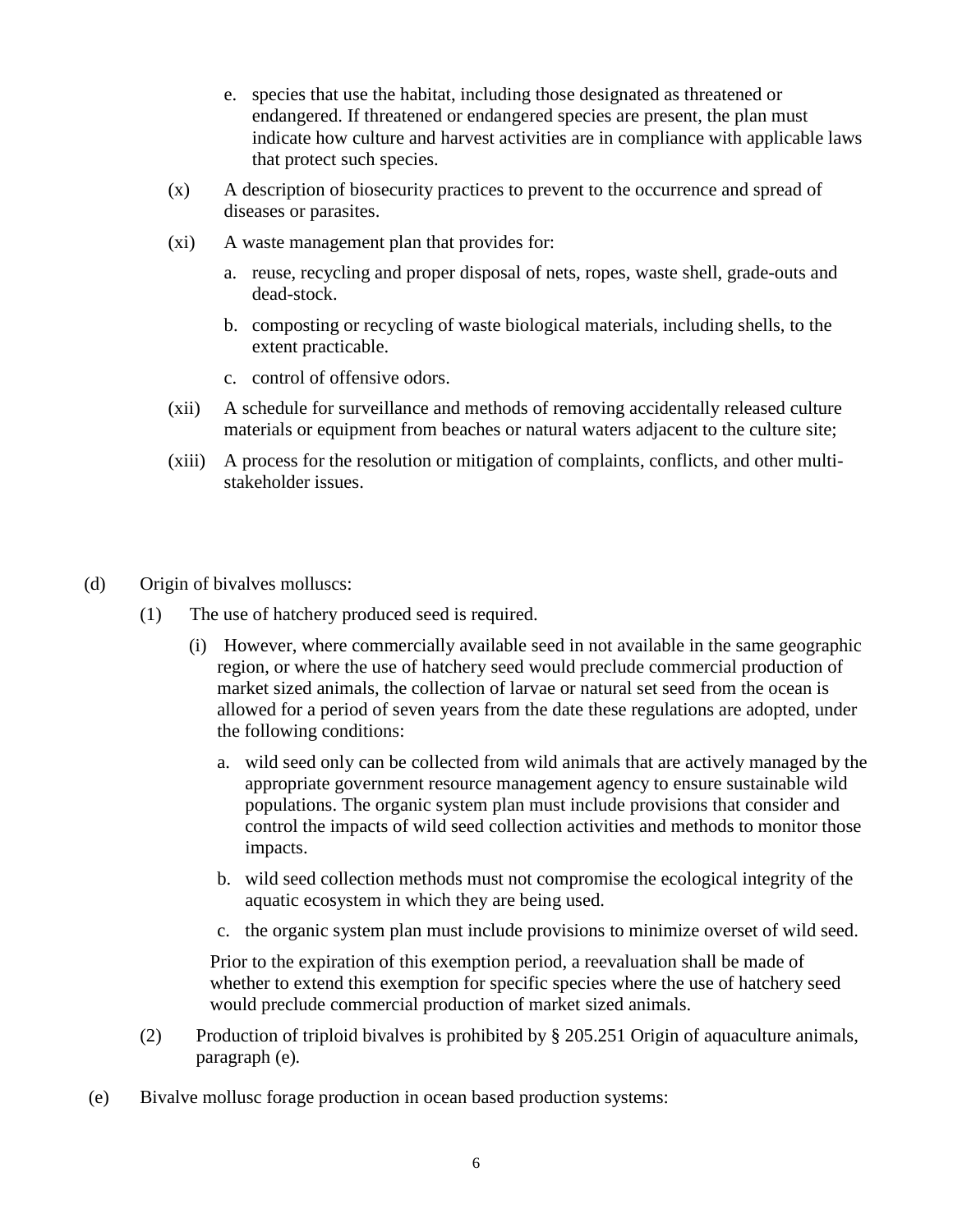- (1) Bivalves may forage on wild microalgae and other seston at locations classified by appropriate government authorities under the NSSP as "remote," "approved," or "conditionally approved" subject to specific provisions of these standards. Bivalves grown at locations that are not classified, or classified as ," "restricted," "conditionally restricted," or "prohibited" may not be sold, labeled or represented as organically produced.
- (2) In the event of an emergency closure ordered by a state shellfish control authority for environmental reasons, the waters under organic production must remain closed for an additional seven days after these waters are reopened by that authority and testing by the grower after reopening determines that requirements under (f) Contamination indicators are satisfied. In the event of a closure due to major pollution impacts, including sewage or chemical spills, closure shall extend until at least 14 days after the waters are reopened by the shellfish control authority and testing by the grower determines that requirements under (e) are satisfied.
- (f) Contamination indicators for all ocean based production:
	- (1) Measuring fecal coliforms as an indicator for contamination by prohibited substances is required.
	- (2) In addition to monitoring by government agencies for indicator organisms required under NSSP, the organic system plan must include monitoring by the producer for microbial indicators of possible contamination by prohibited substances for each site with periodic testing of seawater. Monitoring must be site specific with specifications determined by the initial site analysis in the Sanitary Survey and ongoing evaluation of potential contamination. The organic system plan must consider historical information and must be updated annually.
	- (3) The annual review of the organic system plan shall consider incorporating new technologies for monitoring contamination when new technologies become available and can be used with reliable and consistent interpretation.
	- (4) Locations for sample stations must be identified in the organic system plan and indicated on the site map. There must be at least two sampling stations for each farm site. At least one station must be located near the boundary of the farm closest to any potential source of contamination. Additional sample stations must be utilized where potential sources of contamination exist near other boundaries of the farm site.
	- (5) Periodic sampling and testing for fecal coliform indicators must occur at least twice each month at approximately two week intervals with records maintained for at least five years. All stations must be sampled within the same 12 hour period, or within the same tidal cycle, whichever is shorter. Sampling and testing should be conducted using standard industry protocols and may include multiple samples per station. At least twice each year a third party independent FDA certified laboratory must verify at least one set of samples.
	- (6) Harvesting of bivalves is allowed from the farm site when fecal coliform water sample testing results for each sampling event indicate a geometric mean or median for all stations that does not exceed 14 bacteria cells per 100 ml. This determination can be made by most probable number (MPN) or membrane filter methods. When the geometric mean or median exceed 14 bacteria cells per 100 ml of seawater, bivalves may not be harvested for organic sale until sample results are 14 bacteria cells per 100 ml or less. Should two consecutive sampling dates indicate an geometric mean or median of greater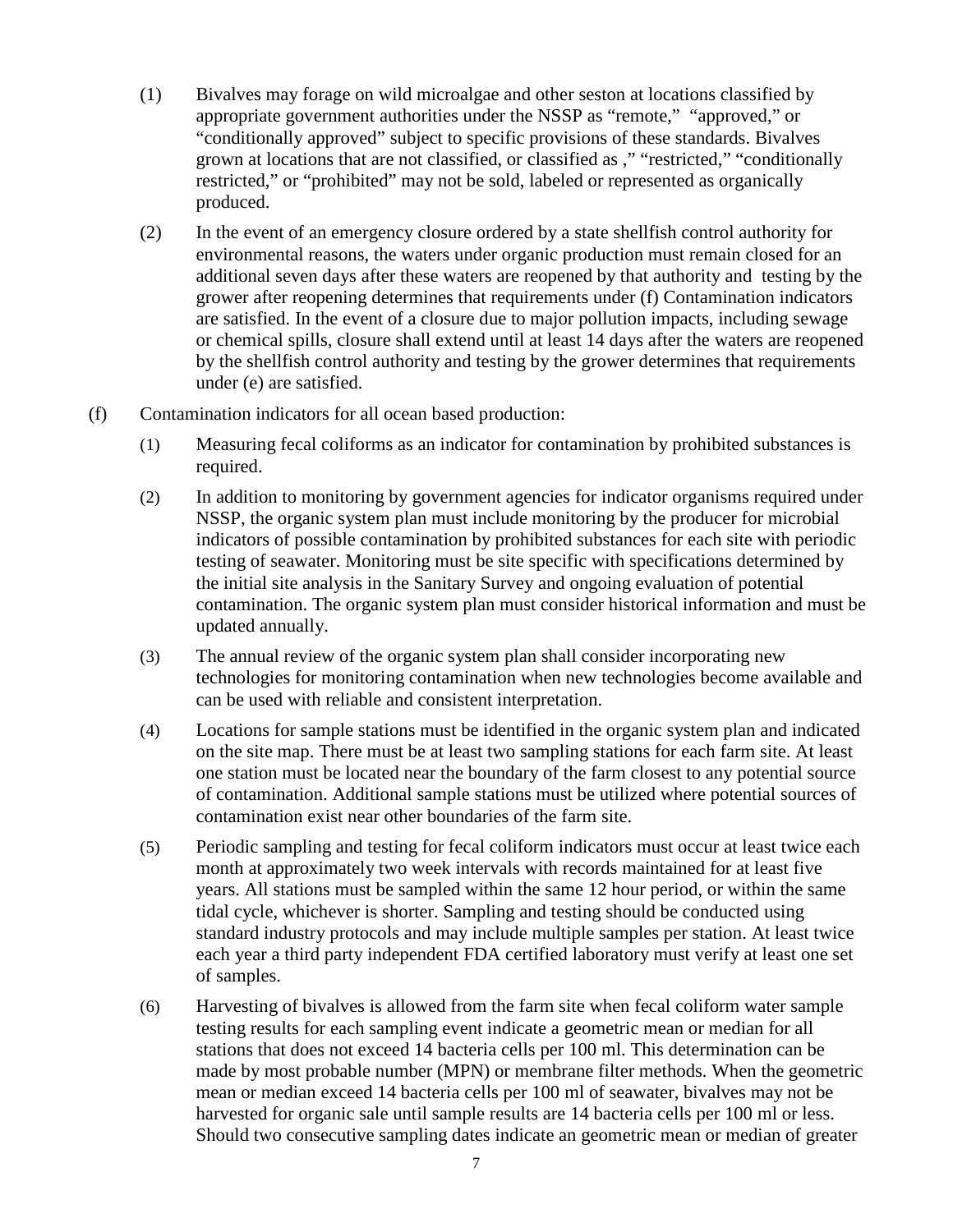than 14 bacteria cells per 100 ml then harvesting for organic sale must be suspended until two consecutive sample dates, separated by at least 24 hours, yield consecutive acceptable  $(\leq 14$  bacteria cells per 100ml) results.

Methods for determination of fecal coliform indicator organisms are described in the U.S. Food and Drug Administration Guide for the Control of Molluscan Shellfish, 2005 (or subsequent editions), IV. GUIDANCE DOCUMENTS, II-Growing Areas, .10 Approved National Shellfish Sanitation Program Laboratory Tests. [ <http://www.cfsan.fda.gov/~ear/nss3-42j.html> ].

(7) The Organic system plan must include monitoring of sentinel animals by tissue sampling of bivalve molluscs for prohibited and other substances, at least quarterly and approximately 90 days apart, of the bivalve molluscs being grown, or if cultured animals are not available of an appropriate size, wild bivalve molluscs of the same species utilized in that region by the Mussel Watch Program of the US National Oceanic and Atmospheric Administration

[\[http://ccma.nos.noaa.gov/about/coast/nsandt/musselwatch.html](http://ccma.nos.noaa.gov/about/coast/nsandt/musselwatch.html) ], that are collected within the establish site boundaries under sampling and analytical protocols established by the Mussel Watch program for all analytes evaluated by that program. Should the value of any analyte in the sentinel animals exceed those values listed in Table 1, Action Levels, Tolerances and Guidance Levels for Poisonous or Deleterious Substances in Seafood found in US Food and Drug Administration National Shellfish Sanitation Program, Guide for the Control of Molluscan Shellfish, 2007, [ <http://www.cfsan.fda.gov/~ear/nss4-42d.html> ], the bivalve product cannot be labeled organic until two subsequent samples of sentinel animals are found to be below the action

levels, tolerances and guidance levels for all analytes listed. These subsequent samples must be spaced at least two months apart.

During the three year conversion period to organic production, should two successive samples of sentinel animals that are taken within 90 days exceed these action levels, tolerances and guidance levels, the site cannot be certified for the organic production of bivalves for a period of at least three years.

Copies of all results shall be saved for at least five years.

- (g) Animal health care practices:
	- (1) Hatchery seed must be certified to be free of reportable shellfish infectious disease agents according to applicable State and Federal regulations.
	- (2) Handling and growing area management practices must minimize the occurrence and spread of diseases and parasites.
	- (3) Biosecurity measures must protect against entry of new pathogens, parasites or pests, or their spread. Such biosecurity measures must be specified a specific biosecurity or health section of the organic system plan.
	- (4) Saline and freshwater dipping, rinsing or spraying may be employed to destroy shell parasites, predators or bacteria.
- (h) Living conditions: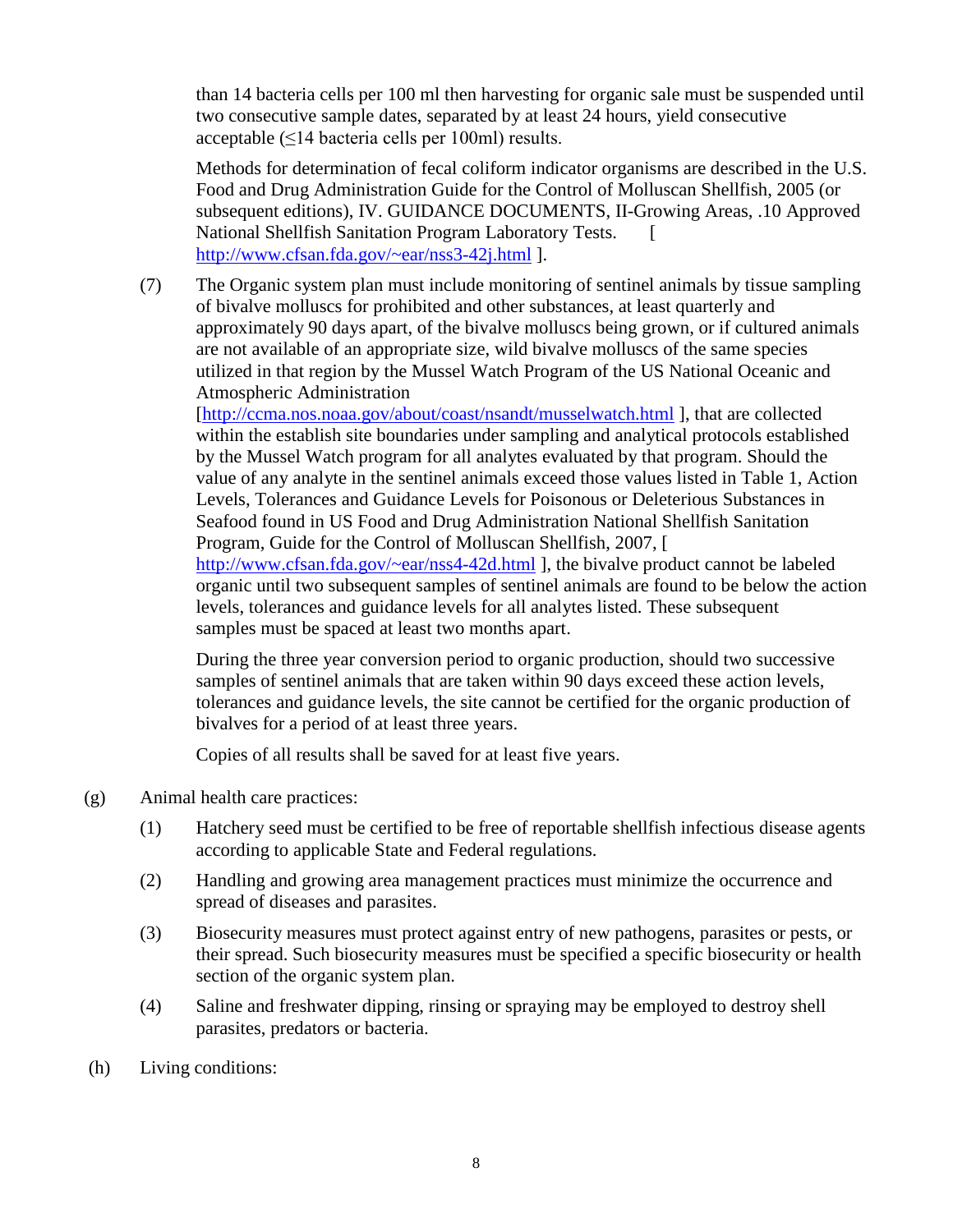- (1) Bivalves must be under continuous organic management from the time seed is placed in a growing area. All product labeled organic must achieve at least 95 percent of its biomass while under organic management.
- (2) Ocean based sites must provide appropriate rates of water exchange with sufficient tidal currents to assure a good supply of food for bivalve crops while maintaining a healthy environment for other marine organisms.
- (3) Bivalves shall be stocked at densities and total numbers that:
	- i. optimize the health and growth of the bivalves.
	- ii. do not result in changes to the benthos except in the farm site.
	- iii. do not remove quantities of plankton or microorganisms from the water sufficient to cause damage in ecosystems on or adjacent to the farm.
- (4) With ocean based production systems, the producer must assure adequate protection of bivalves from predators with a pest management plan for each location. Where possible, the plan should provide for pest removal without using lethal means of predator control. The use of quicklime (CaO), biocides, pesticides, herbicides, and other chemical toxins are prohibited to control or eliminate predators and other nuisance organisms unless allowed under § 205.601 or § 205.603.
- (5) With ocean based production systems removal of biofouling, pests, or predators using benign means including hand removal and hose washing of bivalves in a manner that minimizes environmental impacts from the discharge of fouling organisms and sediment is allowed.
- (i) Ocean based bivalve growing facilities:
	- (1) Bivalves may be grown in integrated production systems with other organically raised aquatic animals, such as finfish.
	- (2) Bivalve growing areas must be geographically defined. The farm must have exclusive rights to manage and harvest bivalves in each defined area. Bivalves grown on public grounds that are not leased for private use cannot be certified organic.
	- (3) Bivalves may be grown on the substrate, or in off-bottom containers, including bags on racks, lantern nets, trays, or on long-lines, poles or other bags or containers which employ off-bottom methods. Rafts and other floating structures for suspending bivalves in the water column may be employed.
	- (4) Structures used for raising bivalves may not contain lumber treated with arsenate or other synthetic anti-foulants or preservatives, or any non-synthetic substances prohibited under 205.604, except as provided in 205.603.
	- (5) Burrowing bivalves such as clams may be grown in the substrate.
	- (6) Farms that grow bivalves must include in their organic system plan specific and measurable steps that will be taken to minimize environmental impacts of farm practices. Such steps may include but not are not limited to:
		- i. minimize disturbance of the benthic sediments during seeding and harvest of subtidal leases by using only shallow draft vessels during high tide.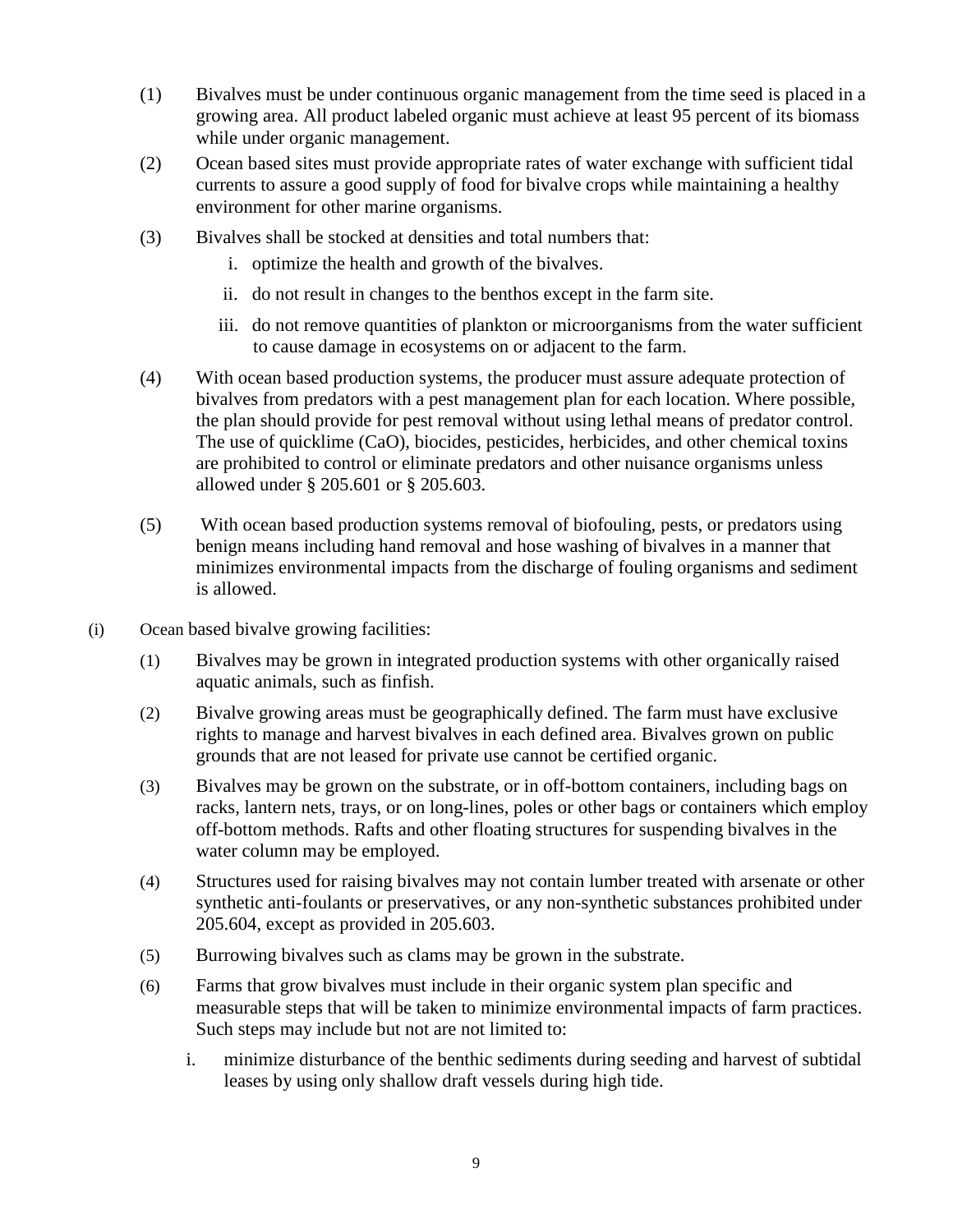- ii. subtidal leases with fine bottom sediments must be harvested with the least disruptive mechanical or manual harvesting method that are practicable and must comply with (j) Harvesting ocean based bivalve shellfish.
- (7) The seafloor of non-private growing areas cannot be altered with dikes, or leveling.
- (j) Harvesting ocean based bivalve shellfish:
	- (1) Harvest methods must cause minimal impact to the substrate, benthos, and to organisms that live on the ocean bottom and in bottom sediments. Impacts must be minimal to assure sustainability of habitat. Where possible, mitigation measures must be employed.
	- (2) For all methods of harvest the organic system plan must include an assessment of the potential for incidental kill of non-farmed species that occupy the farming habitat and a plan to minimize the occurrence of such incidental kill.
	- (3) Manual harvest of bivalves by divers using self contained breathing apparatus (SCUBA) or surface supplied air is permitted. Diving activities within the United States must comply with either State or Federal regulations, whichever is applicable. Diving activities in foreign jurisdictions must comply with pertinent diving regulations established by the United States Occupational Safety and Health Administration.
	- (4) Dredges or other mechanical methods employed to harvest bivalves must scrape farmed animals from the benthic surface and minimize penetration into the substrate to no more than the depth of the market sized bivalves being harvested. Sediment penetration must only be by a harvesting bar, blade or tooth, with the body of the dredge held off the bottom by sled runners or by other means to ensure that the dredge does not penetrate the substrate.
	- (5) Suction devices and hydraulic escalator harvesters are prohibited for harvesting burrowing molluscs.
	- (6) Harvesting of molluscs is not allowed within 100 feet of beds of submerged aquatic vegetation or other light-sensitive aquatic ecosystems, known spawning areas of fish, or ecologically sensitive habitats. These areas must be shown on the site map.
	- (7) Equipment for harvesting non-burrowing seafloor surface dwelling bivalves that creates a negative water pressure above the substrate to sweep the animals into the dredge without the dredge penetrating the substrate is allowed. With this dredge design, the equipment must be held off the bottom by sled runners or other means to assure that the apparatus does not penetrate the substrate.
	- (8) The organic system plan must include a description of the design of dredges and other harvest equipment employed including drawings or photographs.
	- (9) Clams and other burrowing molluscs that grow in the substrate in intertidal areas may be hand dug for a depth of not greater than 8 inches with particular care to minimize disruption of the seabed. Harvest must occur during periods of beach exposure at low tide to minimize the distribution of marine sediments.
	- (10) Intertidal harvest of clams or other substrate dwelling shellfish may be accomplished with tractor driven or self-propelled harvesting machines with a maximum depth of harvest of 8-inches. Mechanical harvesting equipment must be designed and operated to minimize disturbance of the substrate through the use of low weight equipment with low pressure tires that are designed to minimize loading on the substrate. This equipment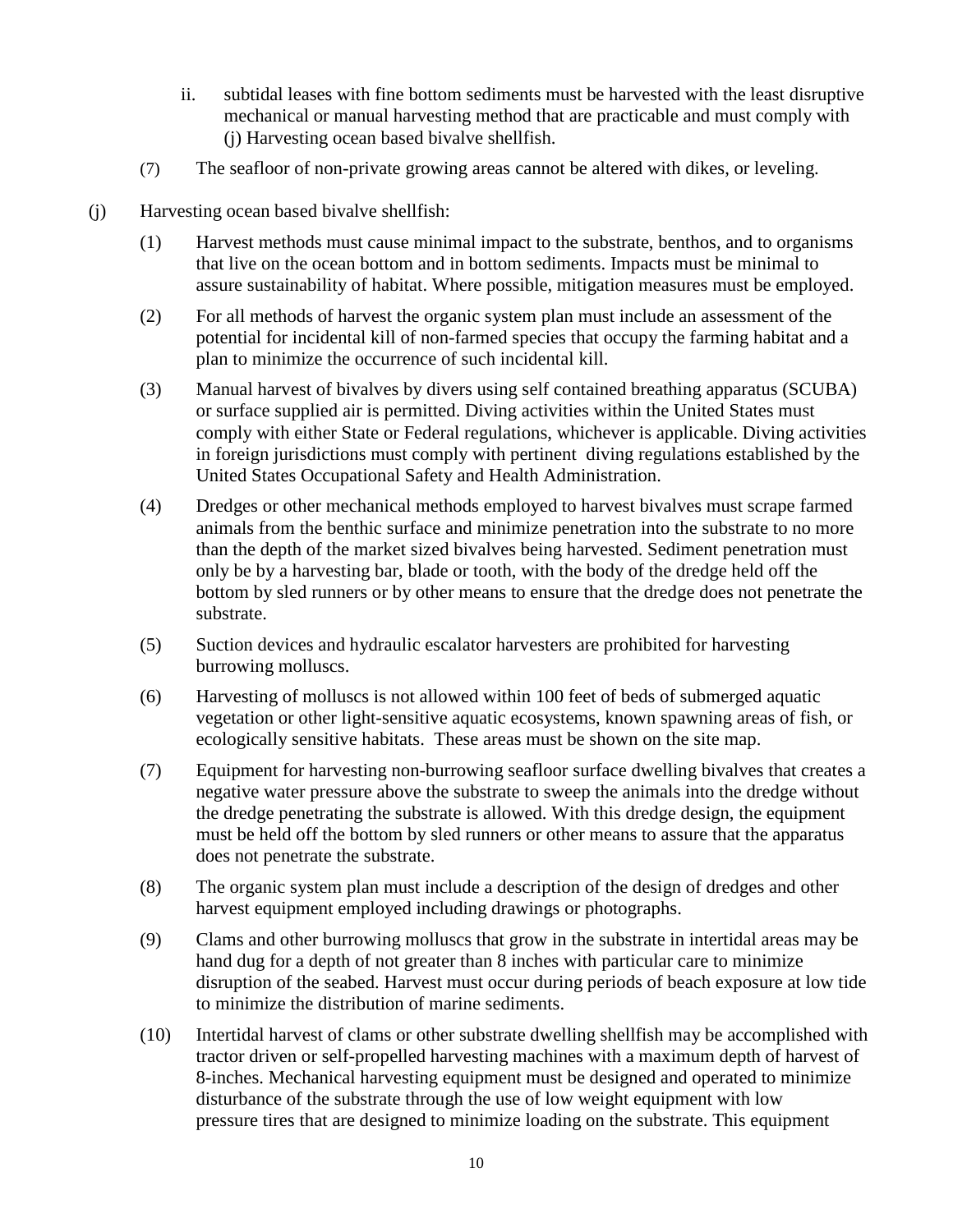must have a total weight of less than 3,000 pounds including the weight of operators. In no case shall substrate loadings exceed 10 pounds per square inch for any tire. This calculation shall be made in the field by dividing the weight of the harvester carried by each tire by the horizontal contact area of the tire on the substrate determined by multiplying the contact width by the contact length of the tire impression in the substrate. Tracked crawler equipment meeting these specifications also may be employed.

- (11) Hand raking of clams is allowed to a depth of 8-inches.
- (k) Handling and transport of bivalve molluscs:
	- (1) All national and local regulations controlling the disposal of processing wastewater must be obeyed.
	- (2) After shucking and during packing exposure to fresh water shall not exceed 20 minutes.
	- (3) Packing materials and controls must conform to NSSP requirements throughout shipping, and distribution.
	- (4) Packing date must be clearly marked on the retail sales container as well as estimated shelf-life or "sell by" and the product must conform to local, state or federal standards pertinent to shelf-life and quality.
	- (5) Placing bivalves in waters of lower salinity after harvest for purposes of increasing weight or volume ("soaking") is prohibited. Placing bivalves in waters of greater salinity for purposes of improving taste ("salting") is allowed with the provision that the lease or facility used for this practice has been under continuous organic management.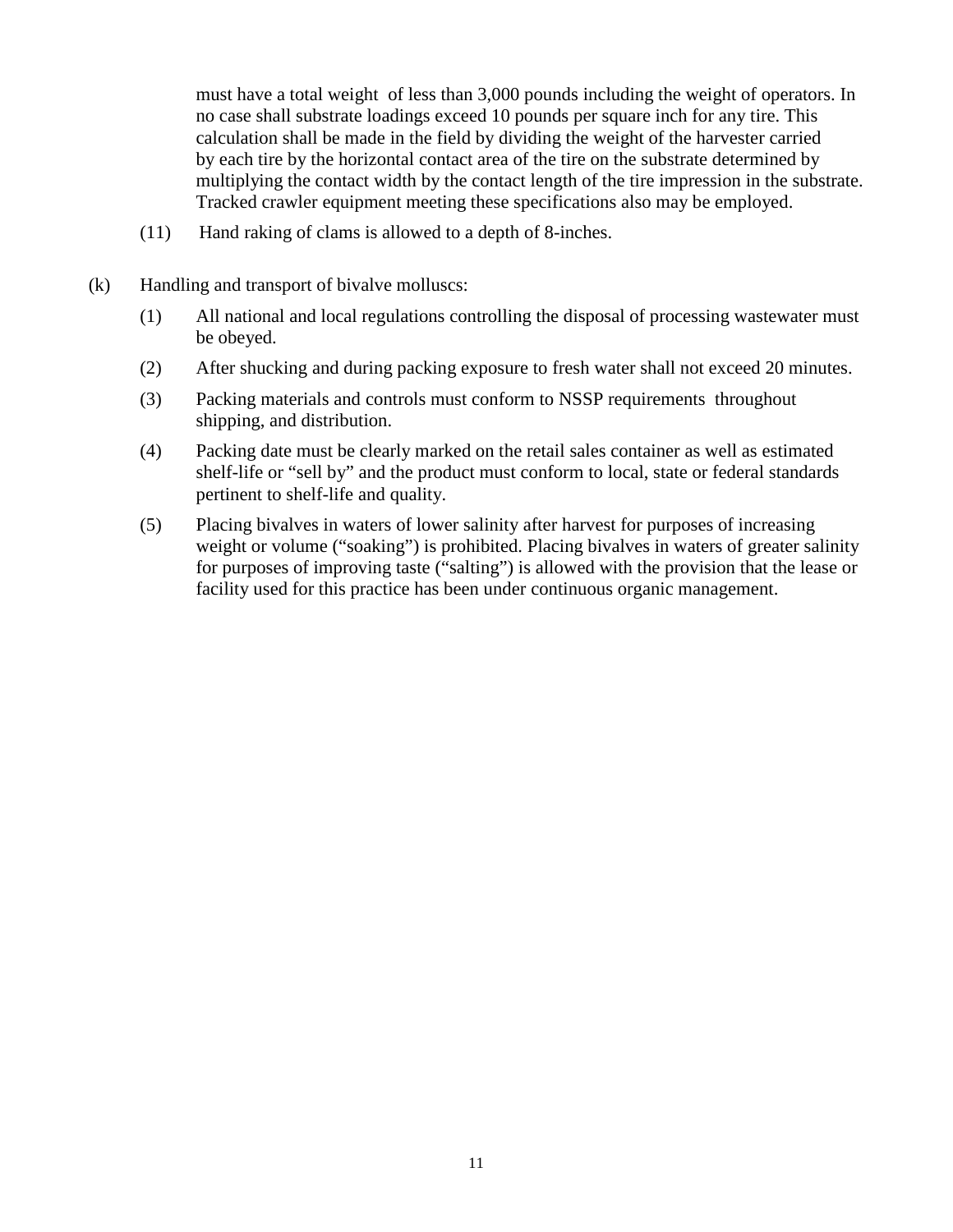| <b>Management Method</b>                                                         | <b>Conventional Aquaculture</b>     | <b>Proposed Organic Standard</b>                                                                                                                                              |
|----------------------------------------------------------------------------------|-------------------------------------|-------------------------------------------------------------------------------------------------------------------------------------------------------------------------------|
| <b>Conversion Period</b>                                                         | None                                | Organic management for 3 yrs.                                                                                                                                                 |
| Map                                                                              | NSSP for sewage discharge<br>points | Sewage and industrial points of<br>discharge.                                                                                                                                 |
| Organic control points                                                           | None                                | Establishment of hydraulic zone of<br>influence using hydraulic modeling<br>and field studies.                                                                                |
|                                                                                  | None                                | Initial site survey to determine if any<br>contaminants are present.                                                                                                          |
|                                                                                  | None                                | Identification of all point and non-<br>point sources of prohibited substances<br>plus other potential contaminants.                                                          |
|                                                                                  | None                                | Documentation of adjacent land uses<br>including affidavits from contiguous<br>land users that prohibited substances<br>have not been applied during the past<br>three years. |
|                                                                                  | None                                | Establishment of a water quality<br>monitoring program conducted by<br>grower.                                                                                                |
|                                                                                  | None                                | Ongoing contaminant monitoring of a<br>wide range of substances both using<br>sentinel bivalves.                                                                              |
|                                                                                  |                                     |                                                                                                                                                                               |
| <b>Measures to minimize</b><br>impacts to surrounding<br>ecosystems and wildlife | <b>None</b>                         | Waste management plan with<br>schedule for recycling, reuse, and<br>surveillance and clean up of farm<br>originated waste in surrounding<br>ecosystem.                        |
|                                                                                  | <b>None</b>                         | Sensitive flora and fauna mapping and<br>avoidance.                                                                                                                           |
|                                                                                  | <b>None</b>                         | Ecosystem impact minimization<br>program as part of organic system<br>plan.                                                                                                   |
|                                                                                  | <b>Optional</b>                     | Biosecurity program.                                                                                                                                                          |

# **APPENDIX A**: Comparison of conventional & proposed organic bivalve production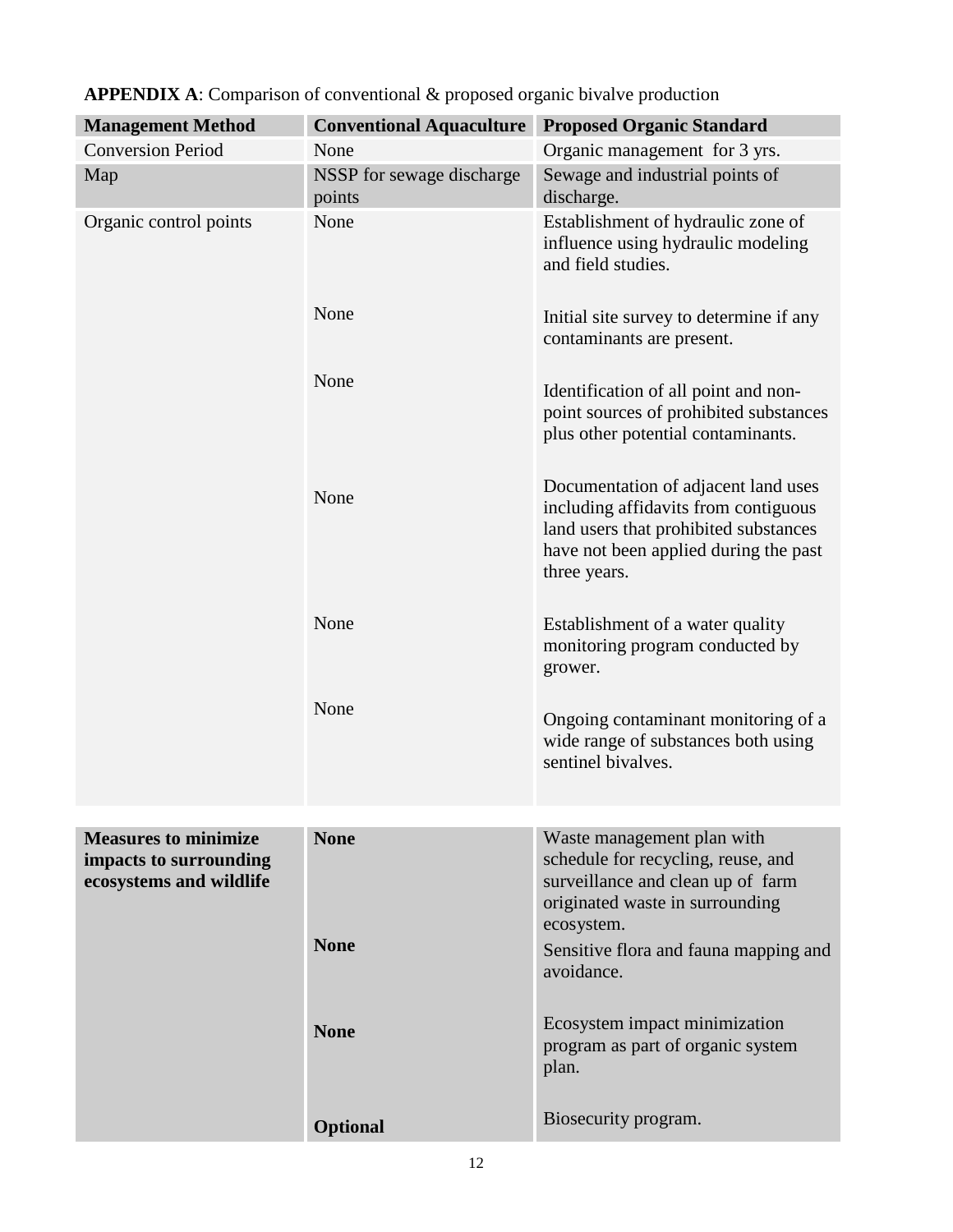|                                    | <b>Allowed</b>                                                          | Altering seafloor with dikes and<br>leveling prohibited                                                                                                         |
|------------------------------------|-------------------------------------------------------------------------|-----------------------------------------------------------------------------------------------------------------------------------------------------------------|
|                                    | Not required                                                            | Impact on ocean bottom and on<br>non-farmed species must be<br>mitigated and minimized                                                                          |
|                                    | <b>None</b>                                                             | Harvest dredges with specified<br>sediment penetration limits                                                                                                   |
|                                    | <b>Allowed</b>                                                          | <b>Suction and hydraulic escalator</b><br>harvesters prohibited                                                                                                 |
|                                    | <b>Allowed</b>                                                          | Harvesting within 100 feet of<br>submerged beds of vegetation, fish<br>spawning areas and ecologically<br>sensitive habitats prohibited                         |
|                                    | <b>Allowed with permit</b>                                              | Use of quicklime, biocides,<br>pesticides, herbicides and other<br>chemical toxins for predator<br>control prohibited.                                          |
|                                    | <b>Allowed</b>                                                          | Use of antifoulants and treated<br>lumber prohibited                                                                                                            |
|                                    | <b>Optional</b>                                                         | <b>Multitrophic production methods</b><br>required                                                                                                              |
|                                    | <b>None</b>                                                             | Densities and animal numbers<br>designed to prevent changes to<br>surrounding benthos and avoid<br>impacting primary productivity in<br>surrounding ecosystems. |
| Responsible community<br>relations | None                                                                    | Plan for resolution of multi-<br>stakeholder issues.                                                                                                            |
| Animal health and welfare          | Hatchery seed free of<br>reportable shellfish<br>infections<br>Optional | Hatchery seed free of reportable<br>shellfish infections                                                                                                        |
|                                    |                                                                         | Handling, growing area management<br>and biosecurity practices designed to<br>minimize stress and exposure to<br>pathogens                                      |